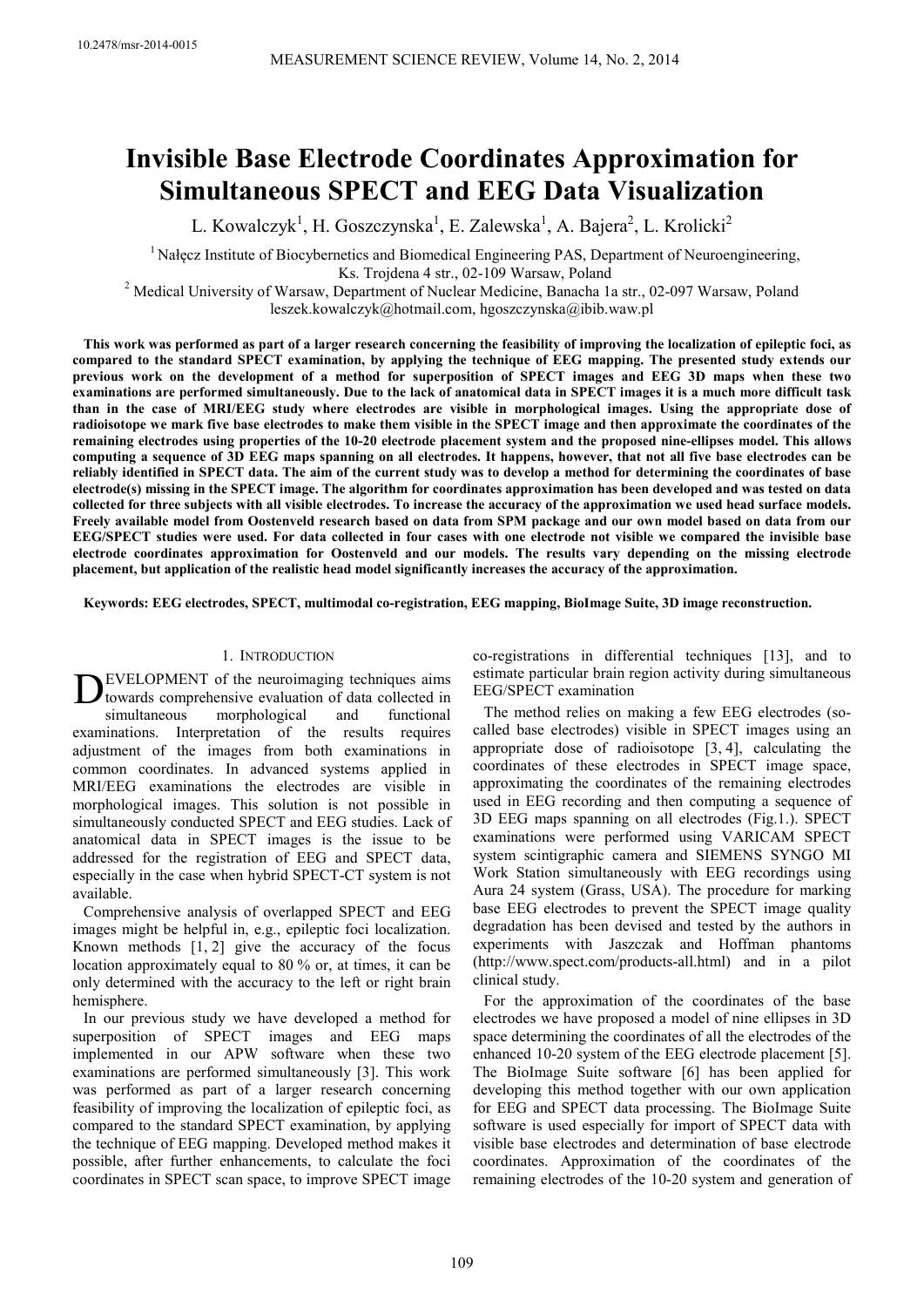EEG 3D map in the space SPECT data have been performed using our own APW software design for EEG signal analysis.



a)



Fig.1. Five EEG electrodes visible in SPECT images a) and 3D EEG map spanning on all the electrodes b).

Assuming the exact placement of the base electrodes the accuracy of the proposed method is assessed to be within the range of 5.5 mm. This is very close to the other methods [7, 8] which claim comparative accuracy of up to 5 mm. To increase the accuracy it would be justified to mark more than five electrodes. However, marking more electrodes could highly increase the risk of over saturating SPECT images, and thus, reducing the quality of the examination or even corrupting the results completely.

The advantage of the proposed method is the lack of requirement for any additional equipment. Besides easier introduction it does not increase the examination time significantly, it eliminates the sources of possible errors caused by the measuring procedures (electromagnetic, ultrasound) preceding SPECT examinations and possible

errors related to coordinates transformation from the measurement devices to SPECT image space.

Unfortunately, this is not always the case that the method of EEG map visualization on SPECT images acquired during simultaneously performed examinations provides the expected results. Out of 11 examinations we have performed, only in three of them all five base electrodes were clearly visible and in four cases four electrodes were visible. In the remaining examinations the number of invisible electrodes was two (in three cases) and in one case the visibility of the electrodes was so bad that only two out of five electrodes were visible in SPECT images.

Our experience indicates that this depends mainly on the procedure accuracy of radioisotope placement. Besides that, SPECT images are normalized to maximize the range of visualized intensities. Thus, the radioactive component placed under the electrode may be relatively high or relatively low.

In cases when not all electrodes are visible it is important to have a method for approximation of the coordinates of these missing electrodes to allow the application of the mapping procedure.

The aim of the current study was to develop a method for determining the coordinates of the base electrodes missing in the SPECT image.

## 2. SUBJECT AND METHODS

The method of EEG-SPECT data alignment described in [3] assumes that five electrodes (Cz, Oz, Fpz, T3, T4), so-called base electrodes, are visible in SPECT images. The algorithm of invisible base electrode approximation (IBEA) has been developed to approximate the coordinates of invisible base electrodes and, therefore, to enable superposition of SPECT images and EEG maps in case of incomplete data, i.e., not all base electrodes visible in SPECT images. This procedure uses our nine-ellipses model, also used for interpolation of EEG maps (Fig.2.) [3].



Fig.2. Nine-ellipses model of 10-20 electrodes placement system with marked base electrodes.

Below, the main assumptions of IBEA algorithm are presented.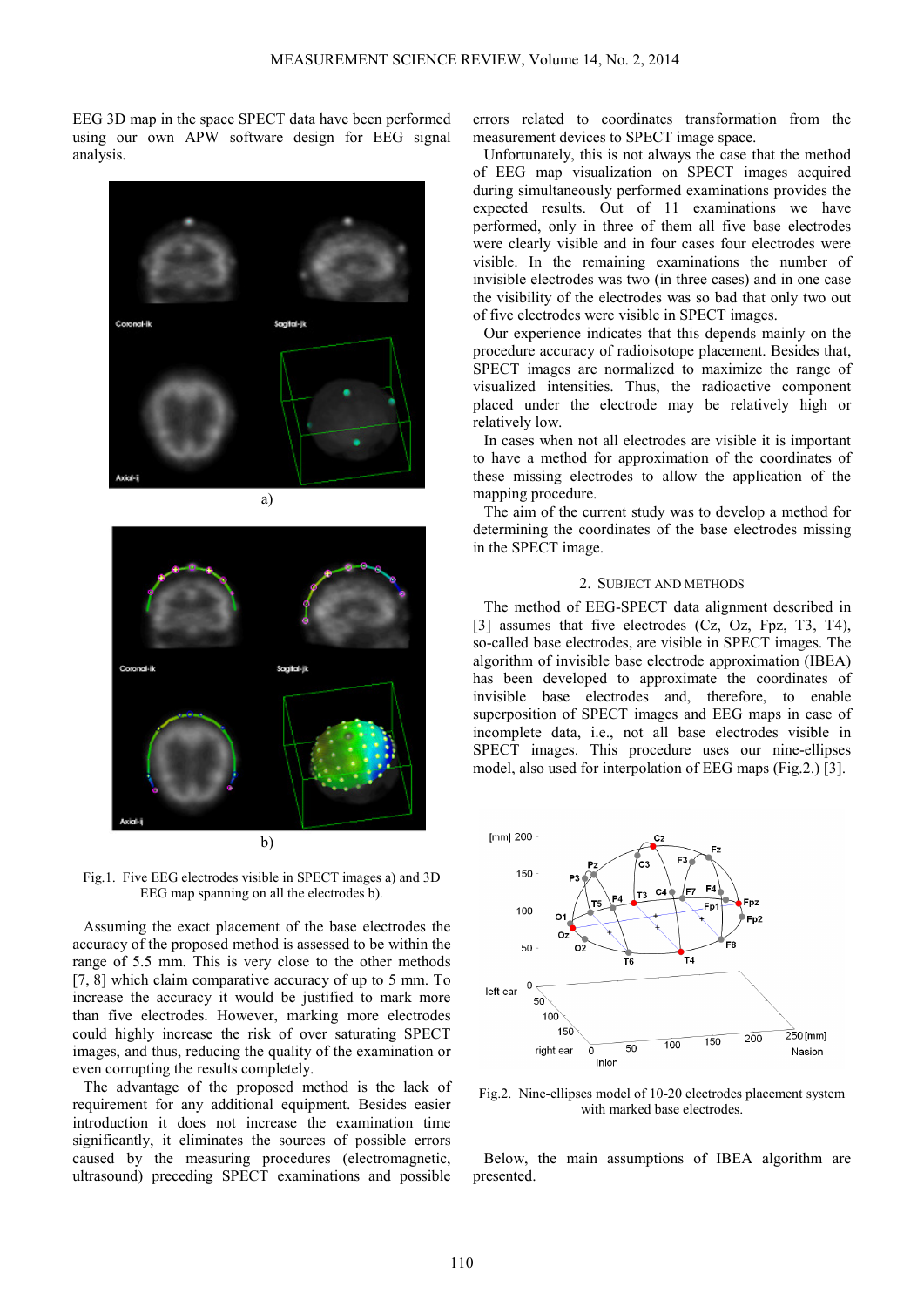### *A. IBEA algorithm assumptions*

The coordinates of the invisible electrode can be approximated purely depending on the geometrical relationships between positions of electrodes of the 10-20 system. In the next step we will use SPECT data to achieve better accuracy of the approximation.

IBEA algorithm assumptions are as follows:

- 1. Electrodes placed according to the 10-20 system are placed on the head surface according to well defined rules [5] and are located closely to the theoretical positions defined by our nine-ellipses model, as described previously [3].
- 2. Electrode placement is highly repeatable when performed in the same laboratory as the same personnel uses the same equipment and follows the 10-20 system.
- 3. From the above assumptions we can approximate certain geometrical properties of the electrode coordinates which are usually met, with good accuracy (for example ratios between certain distances should be nearly constant).
- 4. Possible electrode locations are limited to the surface of the head, so they cannot be placed in the areas of SPECT 3D images of high intensity, as these areas indicate the interior of the skull. The head surface can be roughly approximated from SPECT images.

## *B. Electrode placement models*

The assumption 2 mandates the creation and use of a statistical model of five base electrode placements specific for the particular laboratory. As a reference model we used the publicly available electrode placement model based on common head model computed by Oostenveld [9,10] named here Model Oost.

We have also developed our own model which is based on our EEG/SPECT data of five examinations with five or four electrodes visible, named Model Lab.

Model Lab calculations required initial alignment of the head layout in SPECT examination as corrections of line indicated by occipital and forehead electrodes position and vertex electrode position. Then the average electrode locations are interpolated according to the data from several examinations.

## *C. Modes of electrode coordinates approximation*

Three ways of the approximate electrode coordinates calculation are described below. The calculations depend on the position of the missing electrode and can be divided into three modes:

- a. Approximation of coordinates of electrodes **Fpz** or **Oz**,
- b. Approximation of coordinates of electrodes **T3** or **T4**,
- c. Approximation of coordinates of electrode **Cz**.

## *C.a. Electrode Fpz or Oz*

For these two electrodes we proposed two distinct methods – model based method and geometric method.

# *Model based method*

This algorithm uses the data of the selected model of electrode placement and is based on the following assumptions:

- 1. Electrodes **Fpz** and **Oz** are located on the head symmetry axis.
- 2. From the properties of the 10-20 system the middle of a section defined by electrodes **Fpz** and **Oz** is very close to the plane defined by electrodes **Cz**, **T3** and **T4**. Here, we need to assume it is located precisely on the plane as no better approximation is available with so few electrodes.
- 3. Let us introduce the following symbols:
	- a. **SG** head center, which is the middle of the section defined by electrodes **Fpz** and **Oz**
	- b. **SE2** the middle of the section defined by electrodes **T3** and **T4**
- 4. We can compute a reference ratio (in the selected model space) between the following distances  $R1$  = |**Cz**, **SG**| / |**Cz**, **SE2**|.
- 5. We can then compute the coordinates of **SE2** in the space of the examination and using the ratio **R1** approximate the coordinates of **SG** in the space of the examination.
- 6. Once the coordinates of **SG** are known the coordinates of electrode **Fpz** or **Oz** can be quickly found. The algorithm is symmetric and nearly the same calculations are used for **Fpz** and **Oz** coordinates approximation.

The above solution may yield precise results, if the head shape is very similar to the shape described by the selected model. But we found that the ratio of **SG** and **SE2** may be variable in a wide range, depending on subtle changes of electrode **T3** and **T4** locations, thus, producing large error of **Fpz** or **Oz** electrode coordinates approximation. The induced error of coordinates of **Oz** or **Fpz** may be two times greater than the error in localization of **SG**.



Fig.3. Algorithm 1 for Fz and Oz approximation. The ratio between the known sections Cz-SG and Cz-SE2 allows determination of the position of electrodes Fz or Oz.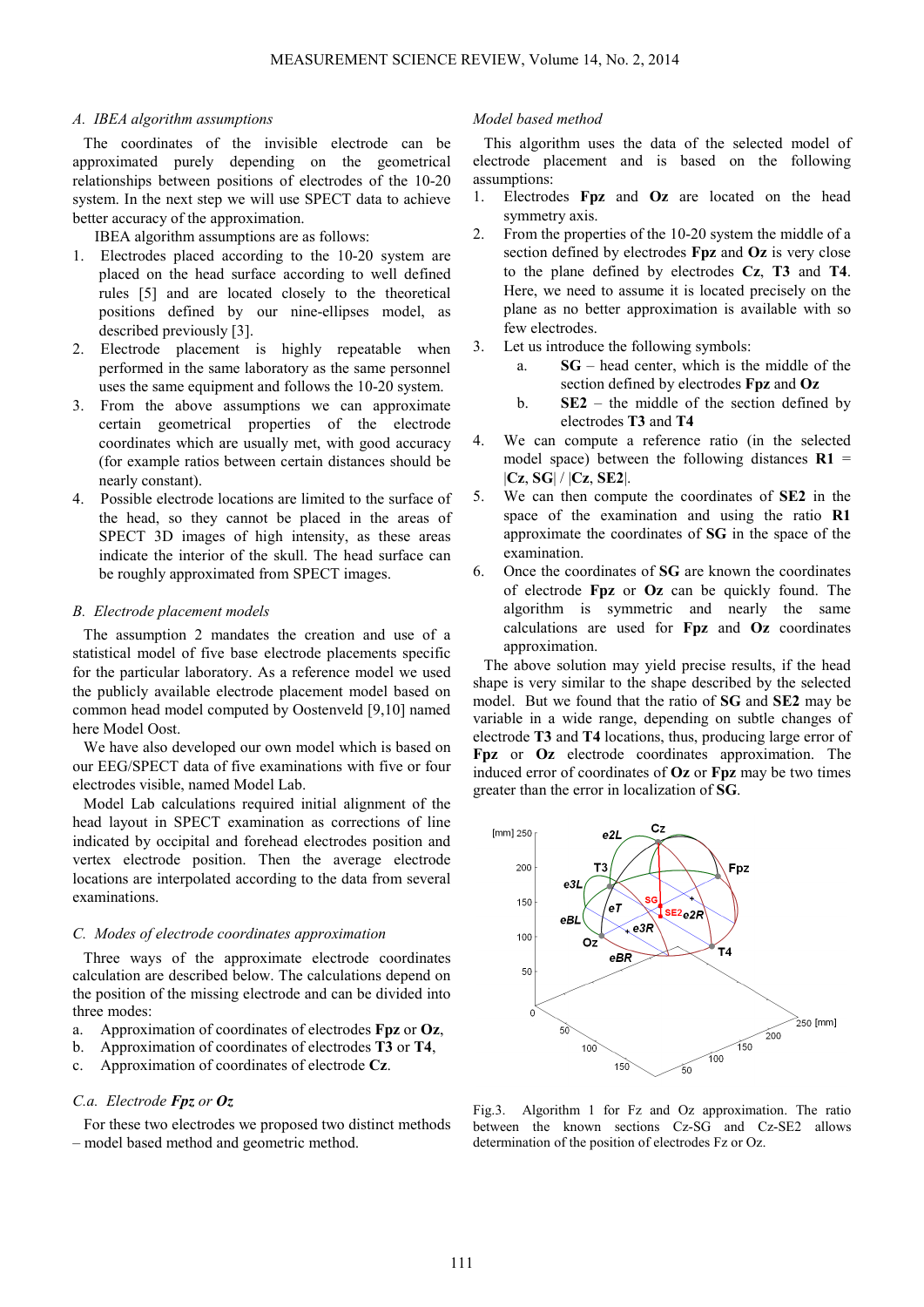## *Geometric method*

Another approach for the approximation of electrodes **Fpz** and **Oz** was proposed, based only on one assumption described below and on the 10-20 system properties:

Section |**Fpz**, **Oz**| is perpendicular to the plane defined by three electrodes **T3**, **Cz** and **T4**.

This means that **Oz** (or **Fpz**, respectively) can have its coordinates mirrored from the existing electrode **Fpz** (or **Oz**), relative to the plane defined by electrodes **T3**, **Cz**, **T4**.



Fig.4. Algorithm 2 for Fz and Oz approximation. Mirroring the electrode Fpz or Oz against (plane T3, C3, T4) allows determination of electrode Oz or Fpz coordinates (respectively).

#### *C.b. Electrodes T3 or T4*

Electrodes T3 and T4 are placed symmetrically on the head surface. If one of them is invisible then it is enough to mirror the visible one against the plane defined by electrodes **Fpz**, **Cz** and **Oz**. The accuracy of this method depends entirely on the accuracy of the electrode placement on the head surface and on the head symmetry.



Fig.5. Algorithm for T3 and T4 approximation. Mirroring the electrode T3 or T4 against plane (Fpz, Cz, Oz) allows determination of electrodes T4 and T3 coordinates (respectively).

# *C.c. Electrode Cz*

The algorithm is based on the geometrical properties of the 10-20 system and also on the properties of the selected model. We assume that the plane parallel to sections **Fpz**-**Oz** and **T3-T4** is perpendicular to the section **Cz**-**SG (**where **SG** is the middle of the section **Fpz**-**Oz)**. We can compute the ratio **R2** (1) of the following distances in the model space.

$$
\mathbf{R2} = |\mathbf{Fpz}, \mathbf{Oz}| / |\mathbf{Cz}, \mathbf{SG}|
$$
 (1)

As we know the coordinates of **Fpz**, **Oz** and **SG,** and as the section **Cz**-**SG** is perpendicular to the plane defined by **Fpz**-**Oz** and **T3**-**T4,** we can easily compute **Cz** coordinates utilizing the ratio **R2** calculated earlier.



Fig.6. Algorithm for Cz approximation. Section Cz-SG is perpendicular to the plane defined by sections Fpz-Oz and T3-T4.The ratio between the length of section Fpz-Oz and Cz-SG is calculated according to the selected head model.

Alternative approach similar to the earlier described Algorithm 1 for electrodes **Fpz** and **Oz** approximation (so utilizing ratios between certain distances in the analyzed examination) proved to be very inaccurate for electrode **Cz** approximation.

## *D. Corrections of approximated coordinates*

The simple calculations described above do not impose any reasonable limits to approximated coordinates of the electrodes. Thus, the electrode may be placed inside the head or far away from the head surface, as defined by corresponding SPECT examination, which is obviously wrong.

To compensate for this problem we apply certain corrections in the second step of the approximation process. It is based on a search for the head surface (as defined by certain value of SPECT data voxels). We search for certain threshold voxel value along the line **L** between the approximated electrode and the head center (**SG** - as defined earlier) and define it as a point on the approximated head surface. To compensate for the size of the electrodes, once we have the surface of the head located, we move the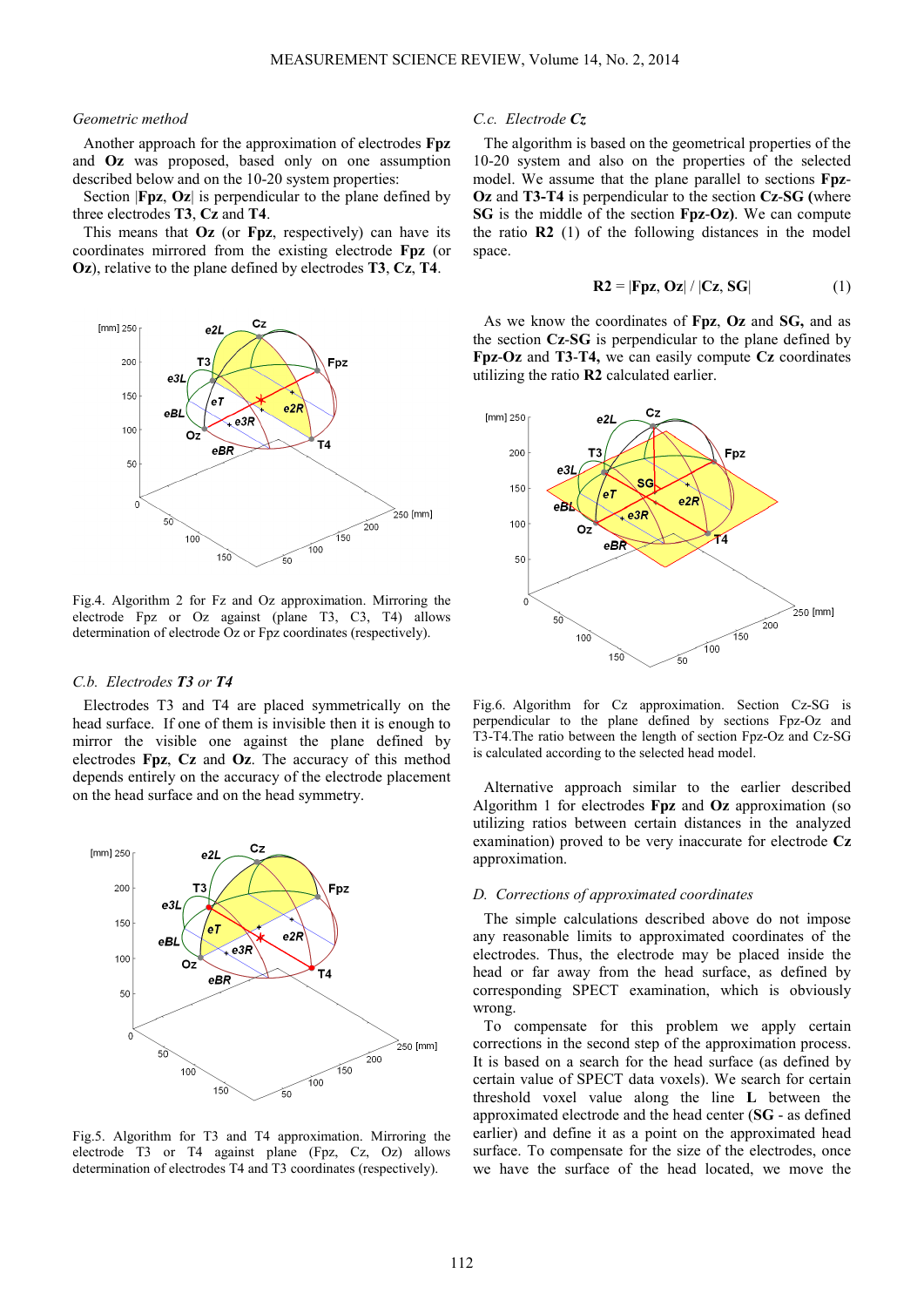electrode away from the head (along the line **L**) by half of the electrode diameter.

As the above procedure can accurately place the electrodes on the head surface, the crucial element for the whole algorithm accuracy is finding the appropriate 3D angle between the head axis and the approximated position of the electrode. If the angle is wrong (so the first step of the approximation produces high error) the described procedure will only place the searched electrode on the head surface, thus, making the coordinate of the electrode physically correct, but it will not significantly improve its position relative to the real localization of the electrode.

## 3. RESULTS

In section *A* below we present the procedure of preliminary data analysis for validation of our algorithms. The algorithm for coordinates approximation has been tested on data collected for subjects with all visible based electrodes (section *B*). For subjects with 4 visible electrodes we compare the invisible base electrode coordinates approximation for Oost model and for our Lab models (section *C*).

# *A. Base electrode visibility on SPECT images*

The procedure of statement of invisibility of base electrode was preliminarily visually performed in sequences of three reconstructed projections of SPECT images for each person (Fig.7.).



Fig.7. Example of three reconstructed SPECT projections (from SIEMENS SYNGO MI Work Station) for Subject 4 with marked visible frontal electrode.

The preliminarily estimated coordinates of the visible base electrodes for 11 examinations are shown in Table 1. The coordinates are enumerates in the order of respective projections in Fig.7. (bottom to top, right to left, anterior to posterior, comp. Fig.2. - bottom to top, right ear to left ear, inion to nasion) and are equal to the index of the middle frame with sequences with visible electrode. For the accurate coordinates calculations used for nine-ellipse model calculation the genuine SPECT images (Fig.8.) were analyzed in image processing software (Image Pro Plus and

BioImage Suite) using standard segmentation procedures as threshold operation.

Table 1. Coordinates (in voxel space, rounded to the nearer voxel) of the visible base electrodes for 11 examinations; symbol *x* denotes lack of data.

|                | <b>Electrodes</b> |                         |                 |                                    |                   |
|----------------|-------------------|-------------------------|-----------------|------------------------------------|-------------------|
| Sub.<br>id     | Fpz<br>frontal    | T4<br>right<br>temporal | Οz<br>occipital | T <sub>3</sub><br>left<br>temporal | $C_{Z}$<br>vertex |
| 1              | 42, 65, 22        | 22,26,96                | 46, 65, 121     | x                                  | X                 |
| $\overline{2}$ | 66, 65, 44        | x                       | x               | x                                  | 74, 65, 77        |
| 3              | 72, 65, 42        | x                       | x               | 37,102,69                          | 78, 65, 70        |
| 4              | 52,66, 12         | 40,23,60                | 27, 66, 105     | 40,108,60                          | 78, 66, 63        |
| 5              | 50,65, 22         | x                       | 26, 62, 117     | 35,104,75                          | 74, 69, 76        |
| 6              | x                 | 39, 21, 68              | 44, 58, 118     | 36,104,68                          | 84, 72, 72        |
| 7              | 50, 62, 30        | 34, 27, 74              | x               | x                                  | 81, 71, 73        |
| 8              | 56, 65, 25        | 41,28,71                | 35, 65, 118     | 41,104,64                          | 83, 61, 81        |
| 9              | 51, 72, 29        | 37,26,78                | x               | 38,107,78                          | 82, 67, 78        |
| 10             | 46, 57, 15        | 32,26,68                | 49, 57, 109     | 34,105, 55                         | 84, 67, 60        |
| 11             | 31, 61, 14        | x                       | 66, 58, 101     | 35,101,58                          | 80, 61, 47        |

The values of coordinates of base electrodes were obtained as center of mass and center of gravity of 3D objects reconstructed from sequences of genuine SPECT images as shown in Fig.8. The differences between these two kinds of measurements were less than 0.1 %.



Fig.8. Sequences of genuine SPECT images for Subject 4.

The IBEA algorithm for coordinates approximation has been tested on data collected for three subjects with all visible electrodes.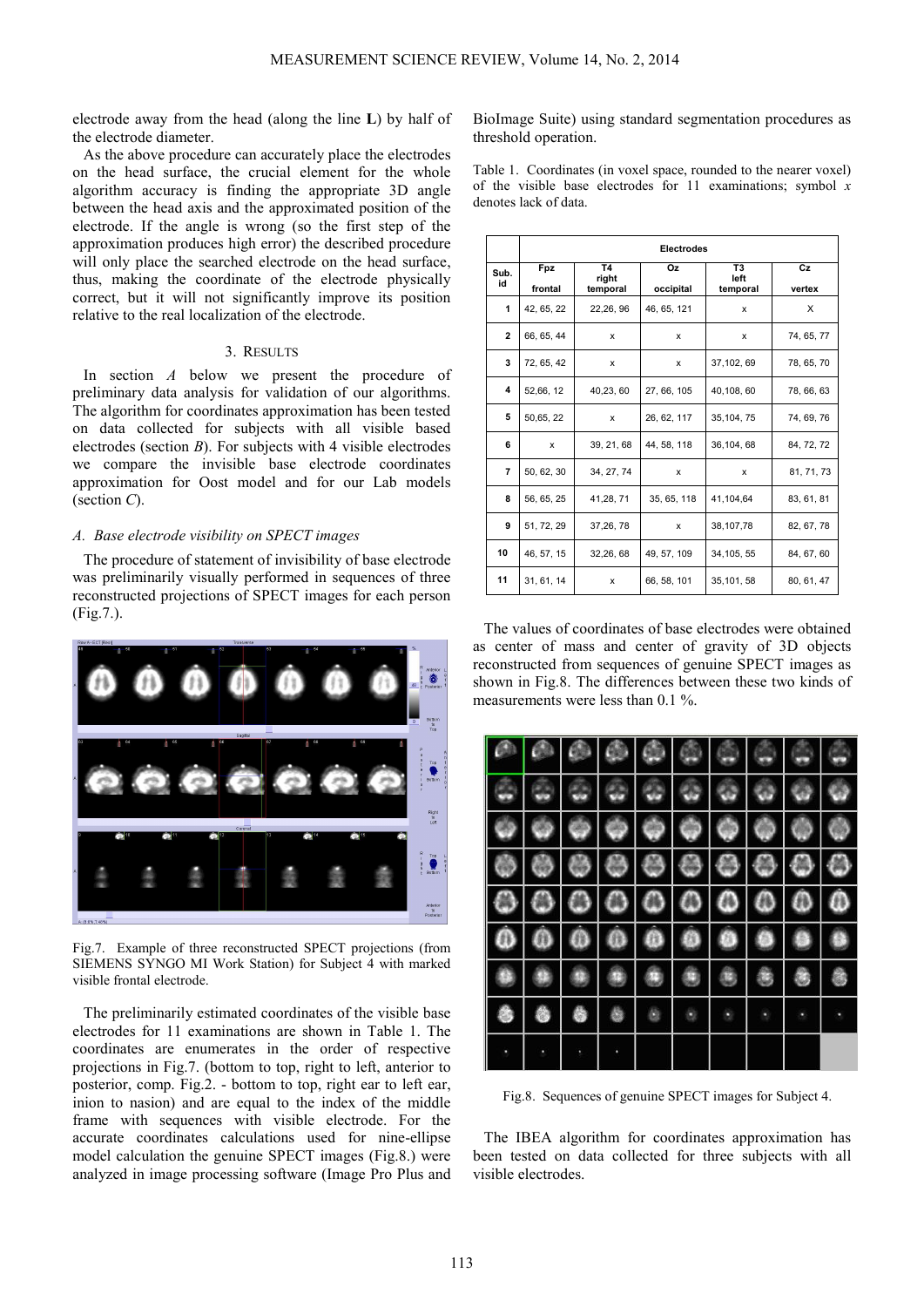## *B. Estimation of method errors*

To assess the accuracy of the proposed approximation method we performed the calculations using the data from three examinations with all the base electrodes visible (subjects 4, 8, 10, Table 1., in red). We applied the IBEA algorithm to search for each base electrode coordinates using the coordinates of the remaining electrodes. Then we compared the coordinates from the examinations to these produced by the IBEA algorithm to get the average error of the proposed algorithm. The average error of the localization of the electrodes for all the approximation methods implemented was calculated: 14.5 mm, 17.4 mm and 29.9 mm, for three analyzed subjects, respectively. The significant error in the last case was mostly caused by a displacement (mishandling) of the base electrodes from the standard positions which invalidate many of the algorithm assumptions.

The errors in mm for the electrodes approximated according to the purely geometrical approach and using two models are provided in Table 2.

| Table 2. Errors in [mm] for the electrodes approximated according |
|-------------------------------------------------------------------|
| to the purely geometrical approach and using two models.          |

| <b>Method</b>                           | Subject 4 | Subject 8 | Subject 10 |
|-----------------------------------------|-----------|-----------|------------|
| Geometric<br>approximation              | 20.9      | 21.7      | 32.5       |
| Approximation<br>based on Model<br>Oost | 18.0      | 13.8      | 31.9       |
| Approximation<br>based on Model<br>LAB  | 17.2      | 12.7      | 29.1       |

The comparison of the errors of electrode **Fpz** approximation using the geometric method and the model based method is presented in Table 3.

Table 3. Comparison of the errors of electrode Fpz approximation, in [mm].

| <b>Method</b>                           | Subject 4 | Subject 8 | Subject 10 |
|-----------------------------------------|-----------|-----------|------------|
| Geometric<br>approximation              | 35.2      | 20.4      | 13.2       |
| Approximation<br>based on Model<br>Oost | 19.3      | 137       | 34.0       |
| Approximation<br>based on Model<br>LAB  | 20.1      | 13.6      | 33.4       |

The improvement of electrode coordinates approximation with the use of SPECT data comparing to plain geometric and model based approach for electrodes **Cz** and **Oz** (in [mm]) is presented in Table 4.

Table 4. Approximation improvement from the use of SPECT data (in mm and relative to the total approximation error).

| Electrode | Subject 4   | Subject 8 | Subject 10 |
|-----------|-------------|-----------|------------|
|           | $3.1(20\%)$ | 0.6(5%)   | 7.4 (27%)  |
| Jz        | 2.6(8%)     | 3.9(19%)  | 5.9(46%)   |

# *C. Approximation of invisible electrode coordinates*

For subjects with four visible electrodes (blue in Table 1.) we compared the invisible base electrode coordinates approximation for all proposed algorithms, for the Oost model, and for our models. Examples of visualization of location of missing electrodes are presented in Fig.7.



subject 5 - T4 subject 11 - T4



Subject 6 - Fpz (m1) Subject 9 - Oz (m1)

Fig.9. Locations of approximated electrodes for four subjects.

Table 5. presents the differences between positions of approximated electrodes for the proposed algorithms.

Table 5. Comparison of the location of electrode approximated electrodes in voxel space coordinate system (used in Fig.7.).

| Subject | Method                                                 | Fpz                                                  | T <sub>4</sub> | Oz                                                       | T <sub>3</sub> | Cz     |
|---------|--------------------------------------------------------|------------------------------------------------------|----------------|----------------------------------------------------------|----------------|--------|
| id      |                                                        |                                                      | right          |                                                          | left           |        |
|         |                                                        | frontal                                              | temporal       | occipital                                                | temporal       | vertex |
| 5       |                                                        |                                                      | 45, 21, 76     |                                                          |                |        |
|         |                                                        |                                                      |                |                                                          |                |        |
| 6       | model<br>based:<br>Oost<br>LAB<br>geometric<br>average | 45, 70, 16<br>45, 70, 17<br>53, 58, 17<br>49, 64, 16 |                |                                                          |                |        |
| 9       | model<br>based:<br>Oost<br>LAB<br>geometric<br>average |                                                      |                | 36, 62, 118<br>36, 62, 118<br>47, 72, 116<br>41, 67, 119 |                |        |
| 11      |                                                        |                                                      | 44, 17, 52     |                                                          |                |        |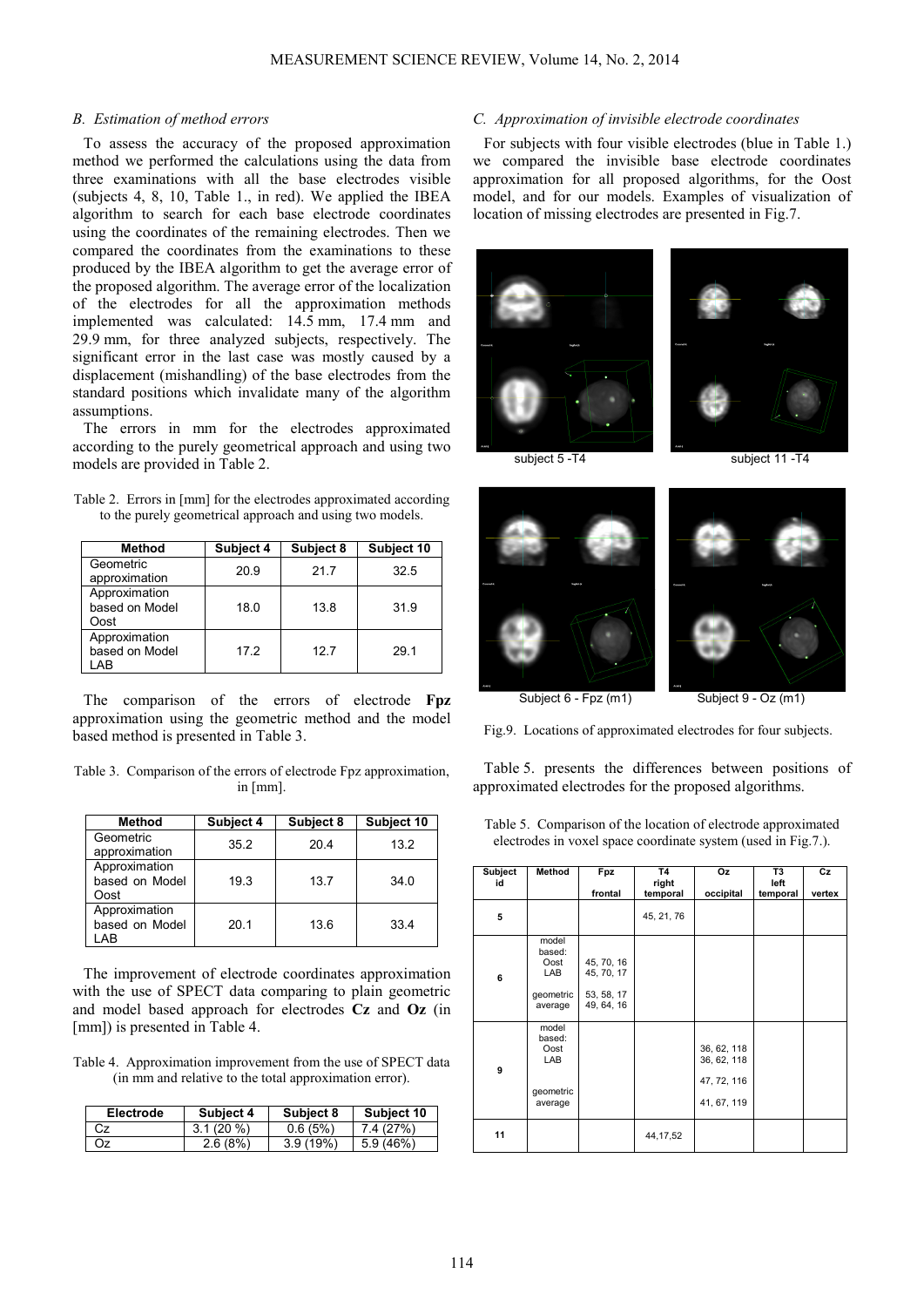# 3. DISCUSSION

At present, the algorithm can only approximate the coordinates of one missing electrode, so four of five base electrodes must be clearly visible in SPECT images. The algorithm could not be easily extended to cope with the cases where two or more electrodes are invisible without significant accuracy loss as in most cases it uses the coordinates of all four electrodes to approximate the localization of the missing fifth electrode. If lower accuracy is allowed then similar calculations could be used to determine approximate localization of two invisible electrodes out of the set of five.

The main source of error of the presented algorithm results from the fact that the model used for calculations is not a representative for the group of subjects. The variability of the heads shapes (including their asymmetry) can be large and any approach utilizing one head model will be inaccurate in some cases.

Proper testing of the proposed algorithm for SPECT based adjustment of electrode coordinates faces certain difficulties. When we use examinations with all base electrodes visible, then the presence of the electrodes in SPECT images slightly spoils the results of SPECT based approximation, as we assume the electrode should lay on the head surface, while the surface is artificially elevated around the electrode visible in the SPECT examination. If we take an examination where the electrode is really not visible then it will not spoil SPECT based coordinates approximation, but we then do not have proper reference coordinates of the invisible electrode.

It is crucial to properly set the value of the voxels, which corresponds well with the imaginative head surface in SPECT examination. There are differences between examinations in the average level of voxel values and this must be compensated by proper adjustment of the algorithm parameters. Visual inspection of the results seems to be currently the best way to achieve good results, but it should also be possible to use histogram based analysis to estimate this parameter automatically. The largest value on the histogram should correspond to the background. The few voxel intensities next to the value of the background are the candidates for the probable head surface.

The errors (for model based approximation) for some electrodes seem to be consistent, and thus, a modification of the algorithm could be proposed where additional corrections could be applied. For each electrode the model would have a 3D correction vector defined that is applied after the basic calculations are finished, but before the adjustment to head surface is computed (based on SPECT data). However, for such a small data set we did not attempt to implement such enhancement.

The errors of localization of the electrodes are smaller by 1-2 mm when Model LAB is used, as compared to Model Oost (Table 2.). We expect that further refinements of the LAB model could provide even better approximation results. It justifies the use of custom models, built according to the data from examinations performed by the same laboratory. We computed our model from only five

examinations (subjects 4, 8, 10, 5 and 11). To establish a reliable model, at least ten times more examinations would have to be considered.

For electrodes **Fpz** (and **Oz**, as the approximation is calculated in the same way) the results of both algorithms are comparable (Table 3.), though both produce inaccurate results in our tests (the error may exceed 3 cm). It might be reasonable to use the average result of both algorithms, as for the few examinations we checked they produce results shifted in the opposite directions from the correct coordinates. Unfortunately, we do not have enough data to justify such approach and to provide a convincing reason for such opposite shifting of the results.

More tests would have to be performed, and the use of a better LAB model could improve the results of model based approximations.

Adjustment of the approximated coordinates to the head surface is a good enhancement of the procedure as indicated by the results presented in Table 4.

The individual anatomical head differences were assessed to be in the range of 20 mm [12].

There is also another potential application of the presented method in elaborated study concerning visible base electrode segmentation. Due to potential very low intensity of base electrode in SPECT image there could appear some ambiguity in proper indication and segmentation process of this base electrode. Algorithm of approximation of the coordinates of the missing electrode might support this process by additional information from model of electrode coordinates.

# 4. CONCLUSIONS

The algorithm IBEA – Invisible Base Electrode Approximation - has been developed to approximate the coordinates of invisible base electrodes, and therefore, to enable superposition on SPECT images and EEG maps in case of incomplete 3D data.

Error of the approximation of the coordinates of the missing electrodes using the developed method is relatively large. The way to increase the accuracy of this method is to prepare the model as highly representative for the population as possible. Nevertheless, this approach is much more accurate than using a standard model, usually spherical, that is applied in the methods for electrode localization in the commercial systems for EEG recordings analysis.

#### **REFERENCES**

- [1] McNally, K.A., Paige, A.L., Varghese, G., Zhang, H., Novotny, E.J., Spencer, S.S., Zubal, G., Blumenfeld, H. (2005). Localizing value of ictal-interictal SPECT analyzed by SPM (ISAS). *Epilepsia*, 46, 1450-1464.
- [2] O'Brien, T.J., So, E.L., Mullan, B.P., Hauser, M.F., Brinkmann, B.H., Bohnen, N.I., Hanson, D., Cascino, G.D., Jack, C.R. Jr, Sharbrough, F.W. (1998). Subtraction ictal SPECT coregistered to MRI improves clinical usefulness of SPECT in localizing the surgical seizure focus*. Neurology*, 50, 445-454.